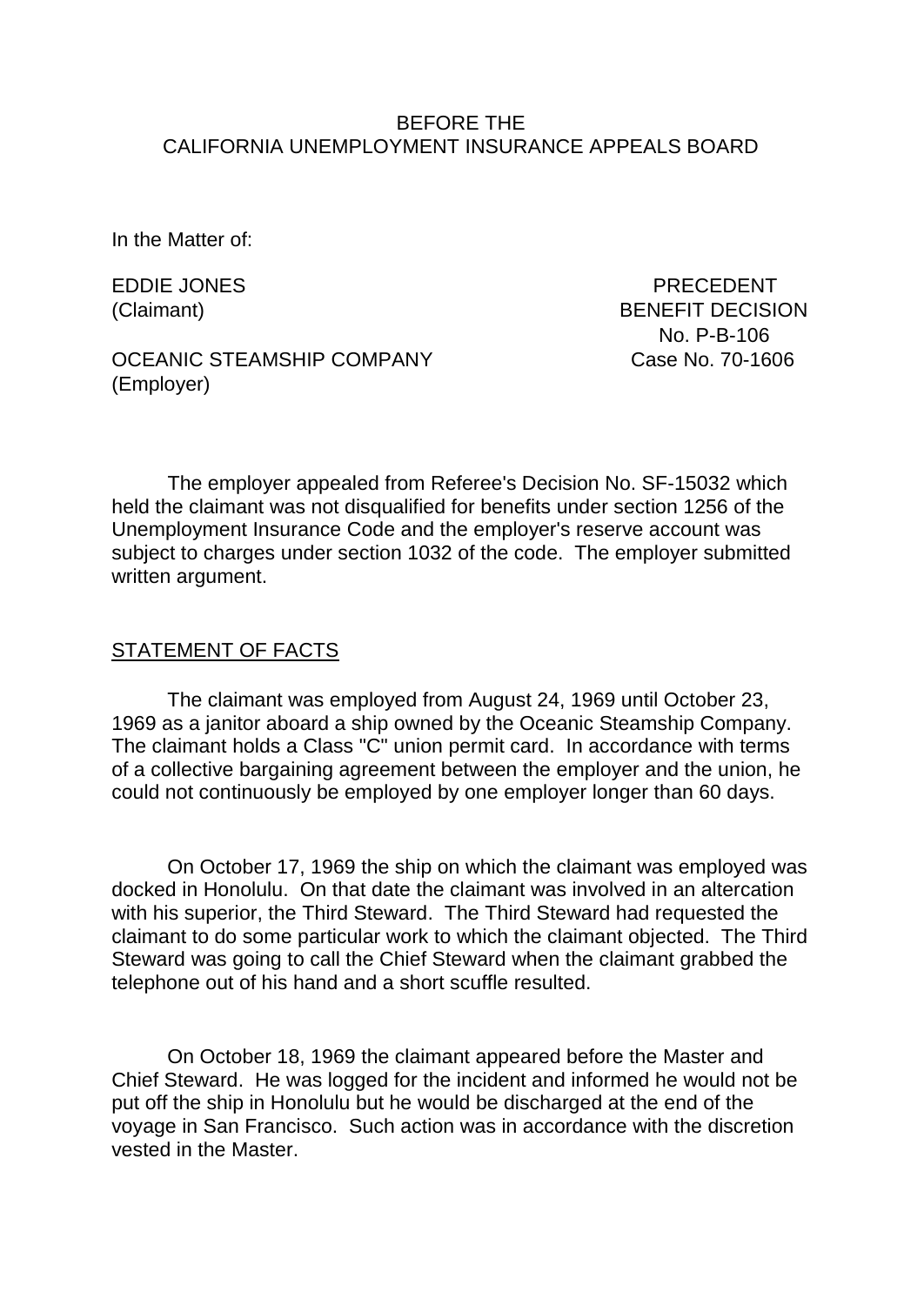When the ship docked in San Francisco on October 23, 1969 the claimant was informed he was discharged. The claimant had logged 61 days on October 23, 1969. He would have been required to leave the vessel on termination of voyage since he had completed 60 days of employment.

Charges were filed against the claimant and he appeared at a Coast Guard hearing. He entered a plea of guilty to the charge of assaulting a superior officer and was granted probation.

# REASONS FOR DECISION

Section 1256 of the California Unemployment Insurance Code provides that an individual is disqualified for benefits and sections 1030 and 1032 of the code provide that the employer's reserve account may be relieved of benefit charges if the claimant has been discharged for misconduct connected with his most recent work.

In the past we have held that where a claimant leaves a vessel in accordance with the terms of a collective bargaining agreement, such leaving of work is involuntary and a claimant is not disqualified for benefits under section 1256 of the code. (Benefit Decisions Nos. 6613 and 6720) In the two cases cited the claimants had not been logged for any incidents which might have involved misconduct. However, a different factual issue is presented herein. The question which we must decide is whether the claimant's employment ended in compliance with a collective bargaining agreement by which the claimant could not serve more than 60 days or whether he was discharged.

In Appeals Board Decision No. P-B-8 we held that the efficient or real cause of leaving employment is a determining factor in deciding the reason why a claimant's employment terminates.

We believe the principles in Appeals Board Decision No. P-B-8 apply to the matter herein. The facts show the claimant could have been removed from his ship in Honolulu but the employer allowed him to return to San Francisco aboard the ship. He had been informed at the time he would be discharged due to his actions aboard ship and was so discharged on October 23, 1969.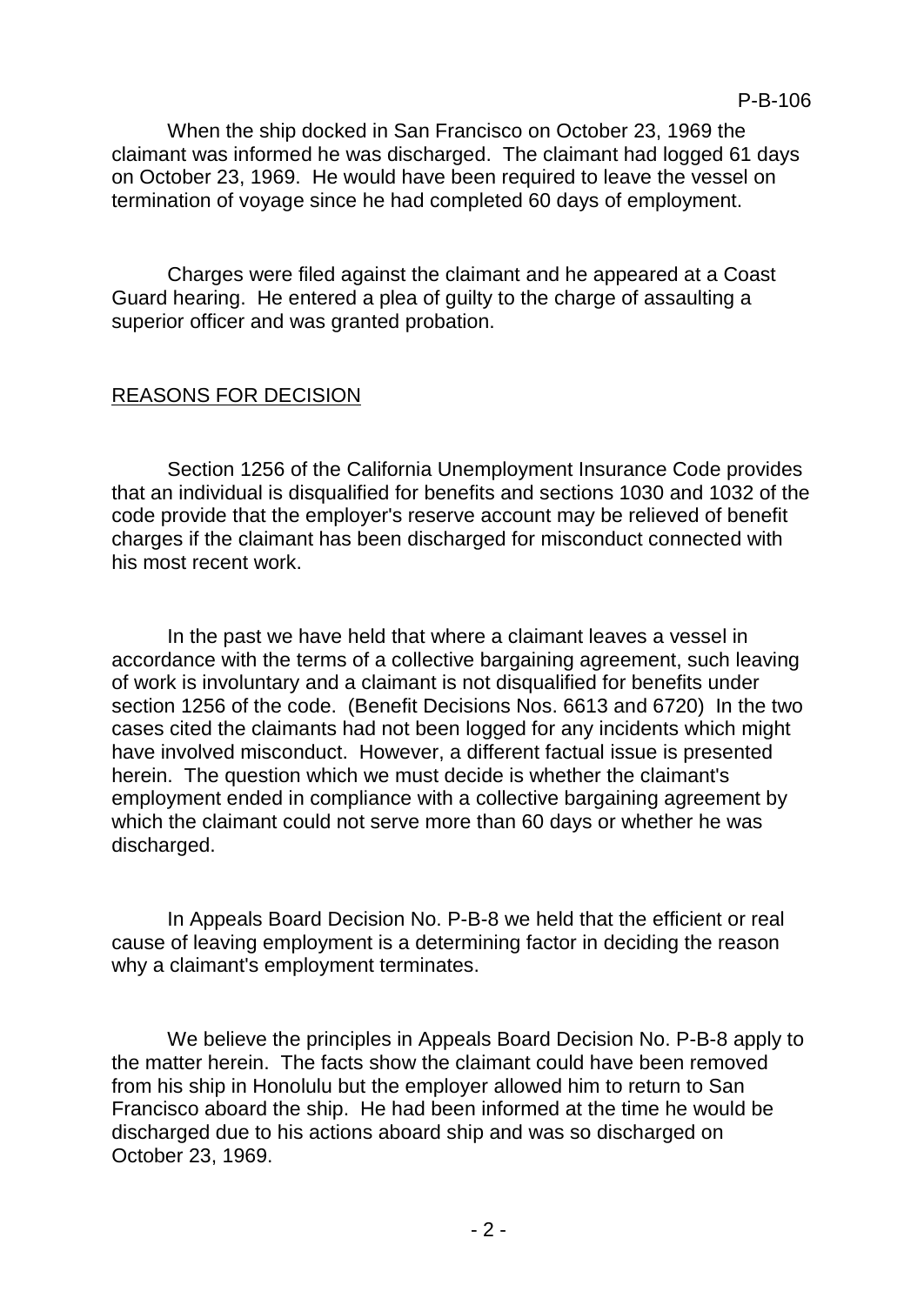The mere fact that because of circumstances the claimant's actual date of discharge occurred several days after he was told he would be discharged does not change the primary or effective reason for his termination of employment. Further, we do not believe that by failing to immediately remove the claimant from the ship on October 17 the employer thereby condoned the claimant's actions. Consequently, we hold that the claimant was discharged by the employer and his employment did not terminate as a result of the collective bargaining agreement.

The next issue is whether the claimant's discharge was for misconduct.

In Appeals Board Decision No. P-B-3 we found that the four elements necessary to establish misconduct are:

- (1) a material duty owed by the claimant to the employer under the contract of employment;
- (2) a substantial breach of that duty;
- (3) a breach which is a wilful or wanton disregard of that duty; and
- (4) a disregard of the employer's interests, which tends to injure the employer.

In the instant case the claimant without provocation engaged in an altercation with his superior officer. It was the claimant's duty to obey the orders of his superior and his actions show he breached that duty. Fighting with another employee or, as in this case, with a superior officer, could result in serious harm to other persons. Such actions constitute misconduct within the meaning of section 1256 of the code. We therefore hold that the claimant was discharged for misconduct.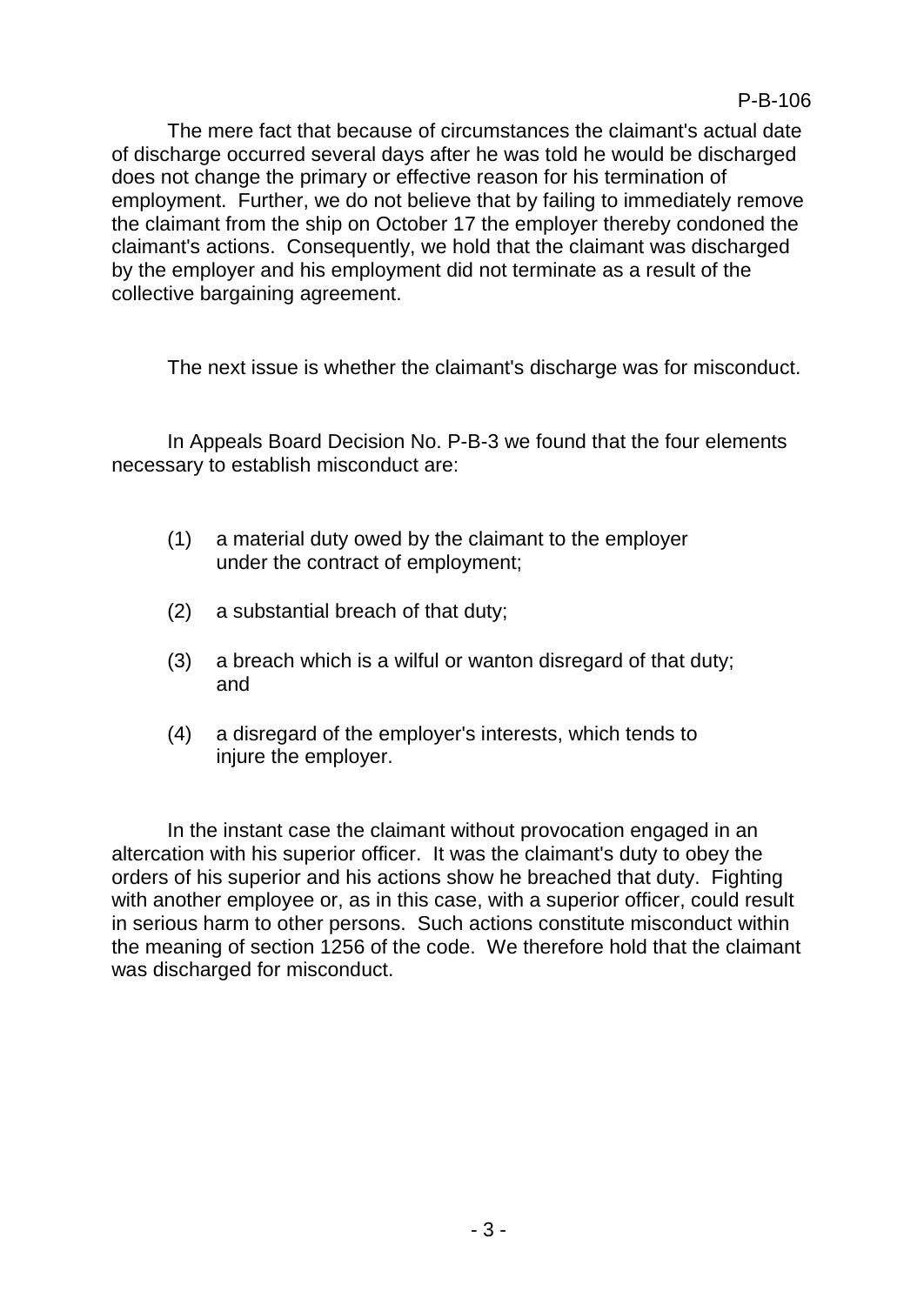# DECISION

The decision of the referee is reversed. The claimant was discharged for misconduct connected with his work under section 1256 of the code. The employer's reserve account is relieved of charges under section 1032 of the code.

Sacramento, California, March 16, 1971.

# CALIFORNIA UNEMPLOYMENT INSURANCE APPEALS BOARD

ROBERT W. SIGG, Chairman

CLAUDE MINARD

JOHN B. WEISS

DISSENTING - Written Opinion Attached

LOWELL NELSON

DON BLEWETT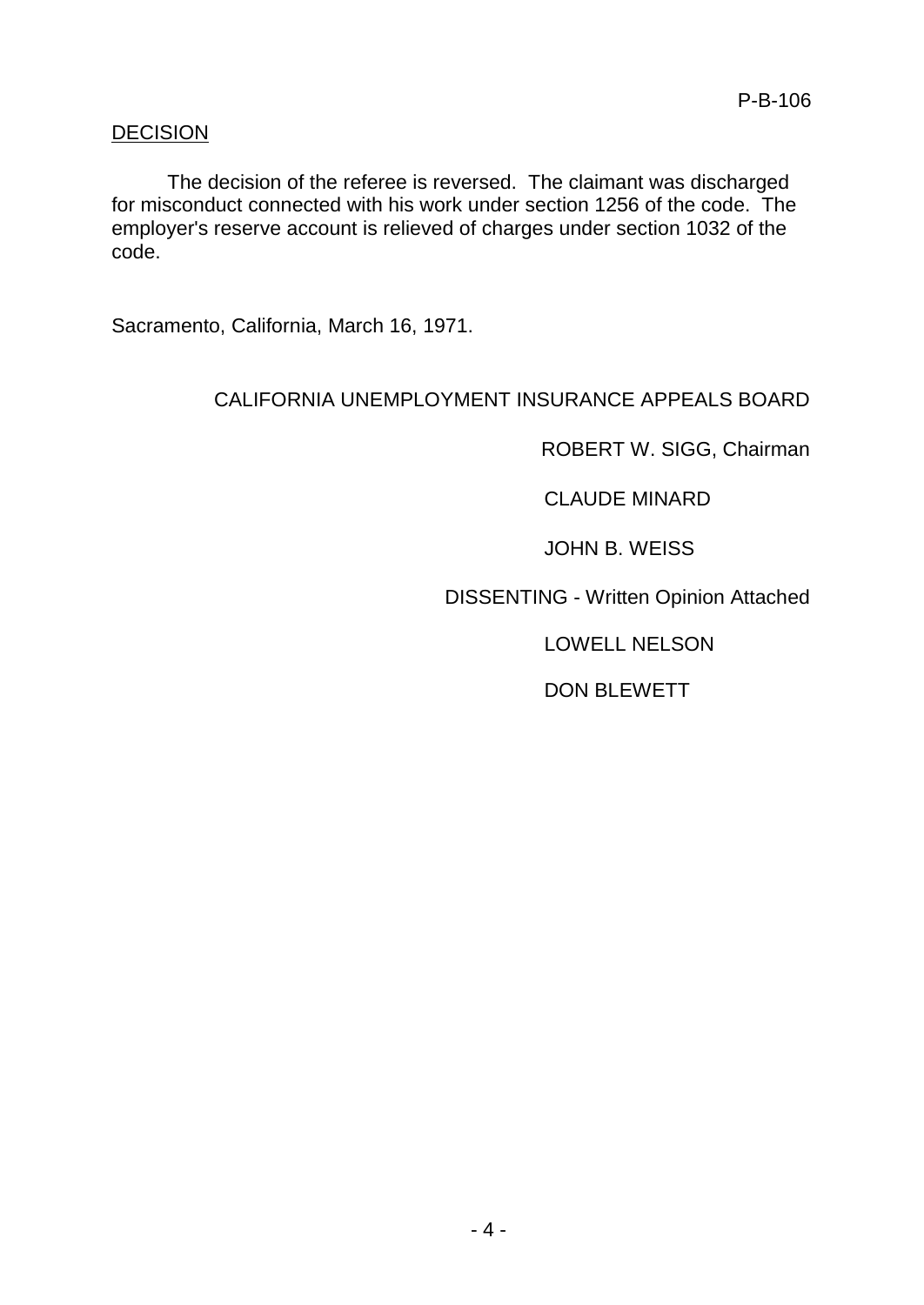#### DISSENTING OPINION

Our colleagues have concluded the claimant's termination of employment resulted from a discharge by the employer which took place approximately one week prior to the date the claimant was released by the employer. It is our opinion the majority members of this board have committed gross error in reaching such a conclusion.

The same issue that is under consideration in this case was considered extensively by the Court of Appeal in Pacific Maritime Association v. California Unemployment Insurance Appeals Board, 236 C.A. 2d 325, 45 Cal. Rptr. 892. The court concluded that a seaman who terminated his employment, as required by provisions of a collective bargaining agreement fixing limited tenure of employment under a system of job rotation, was not disqualified for unemployment compensation benefits within the meaning of Unemployment Insurance Code section 1256 where at the time of separation he did not in reality choose to quit. The court based their decision in part on the case of Douglas Aircraft Company v. California Unemployment Insurance Appeals Board (1960), 180 C.A. 2d 636, 4 Cal. Rptr. 723. The court in the Douglas case found that whether an employee leaves work voluntarily depends on whether he ceased working voluntarily as a matter of fact at the time he quit. The court, in commenting on the collective bargaining agreement which required the claimant quit work, stated: "The agreement does not control; 'rather the factual matrix at the time of separation should govern.'" In essence the court looked only to the employee's desire to continue working when she was forced to leave. In the Pacific Maritime case cited above the court read the Douglas Aircraft case as establishing a precedent that in all cases of unemployment due to a collective bargaining agreement the most relevant factor is whether the employee wanted to continue working.

With the holding of the court in the Pacific Maritime case in mind, we examine the facts in this case to see whether the claimant, at the time his employment terminated, wished to continue working. The terms of the collective bargaining agreement required that the claimant leave the ship at the end of the voyage when docked in San Francisco.Under the ruling of the Pacific Maritime case the claimant would not have been disqualified for benefits under section 1256 of the code except that the employer claimed that prior to the end of the voyage the claimant had been discharged for misconduct. The alleged act of misconduct occurred while the ship on which the claimant was employed was docked in Honolulu. According to the employer, the claimant's actions were detrimental to the employer's interest, and he was immediately informed that he would be discharged at the end of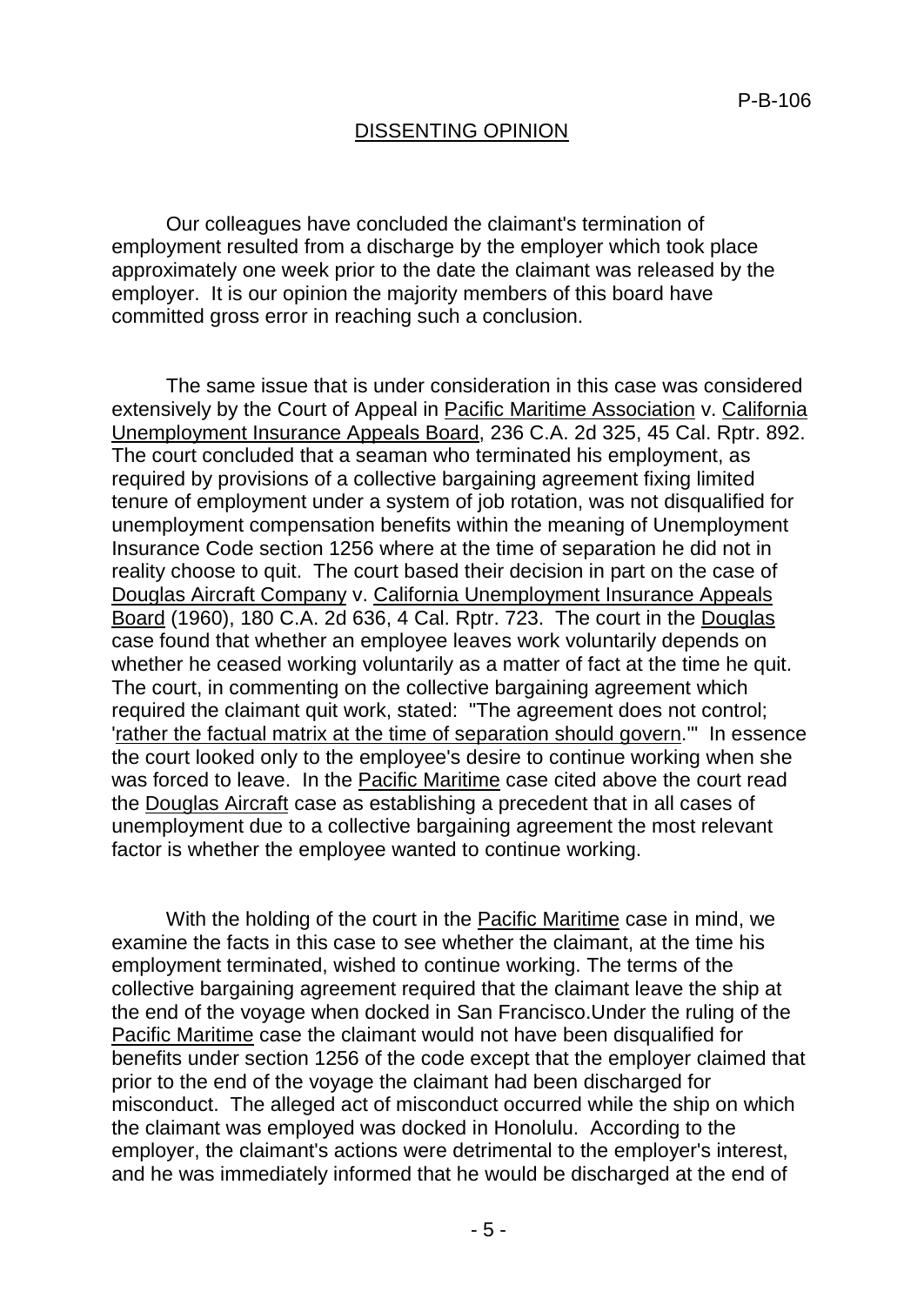the voyage. The employer has offered no reason why it did not immediately replace the claimant and obtain another crew member while it was in Honolulu. If they had done so, we would agree that the claimant was discharged by the employer and that such discharge was for misconduct.

In the usual case of discharge, the employee is not allowed to work and is immediately paid any wages due him. In our opinion an employer who allows an employee to continue working when he feels the claimant's actions are detrimental to the employer's interest condones the acts of the claimant. We realize in certain situations that the employer may not immediately be able to dispense with the services of an employee. Where the ship is on the high seas, the employer cannot very well toss an employee out in a lifeboat. However, in such cases the employee could and should be replaced at the next port of call.

The employer allowed the claimant herein to continue rendering services for it from Honolulu to San Francisco. Therefore, the actual time the claimant ceased to render services should be the controlling factor in deciding whether the claimant was discharged or his employment ended in compliance with the collective bargaining agreement.

The majority members of the board have relied heavily on Appeals Board Decision No. P-B-8 wherein we stated "that the efficient or real cause for leaving employment is a determining factor in deciding the reason why a claimant's employment terminates." It does not seem to us that our colleagues have followed the reasoning on which they rely. We reach this conclusion as the claimant continued to work for several days after he was supposedly discharged. It is conceivable that the employer could have retained the claimant's services after the ship docked in San Francisco by reviewing the claimant's actions and deciding that overall he was a good crew member and retained him for the next voyage. However, the employer could not even give the claimant this consideration as it had to replace the claimant as per the terms of the collective bargaining agreement. Consequently, even though the claimant might have wished to continue working, the employer could not have retained his services.

It is therefore quite clear to us that the claimant's termination of employment on the date his work ceased was in compliance with the collective bargaining agreement and that the claimant should not be disqualified under section 1256 of the code. We do not believe the majority members of this board have followed the law as expressed by the courts in the Pacific Maritime case cited above. As an administrative body we cannot